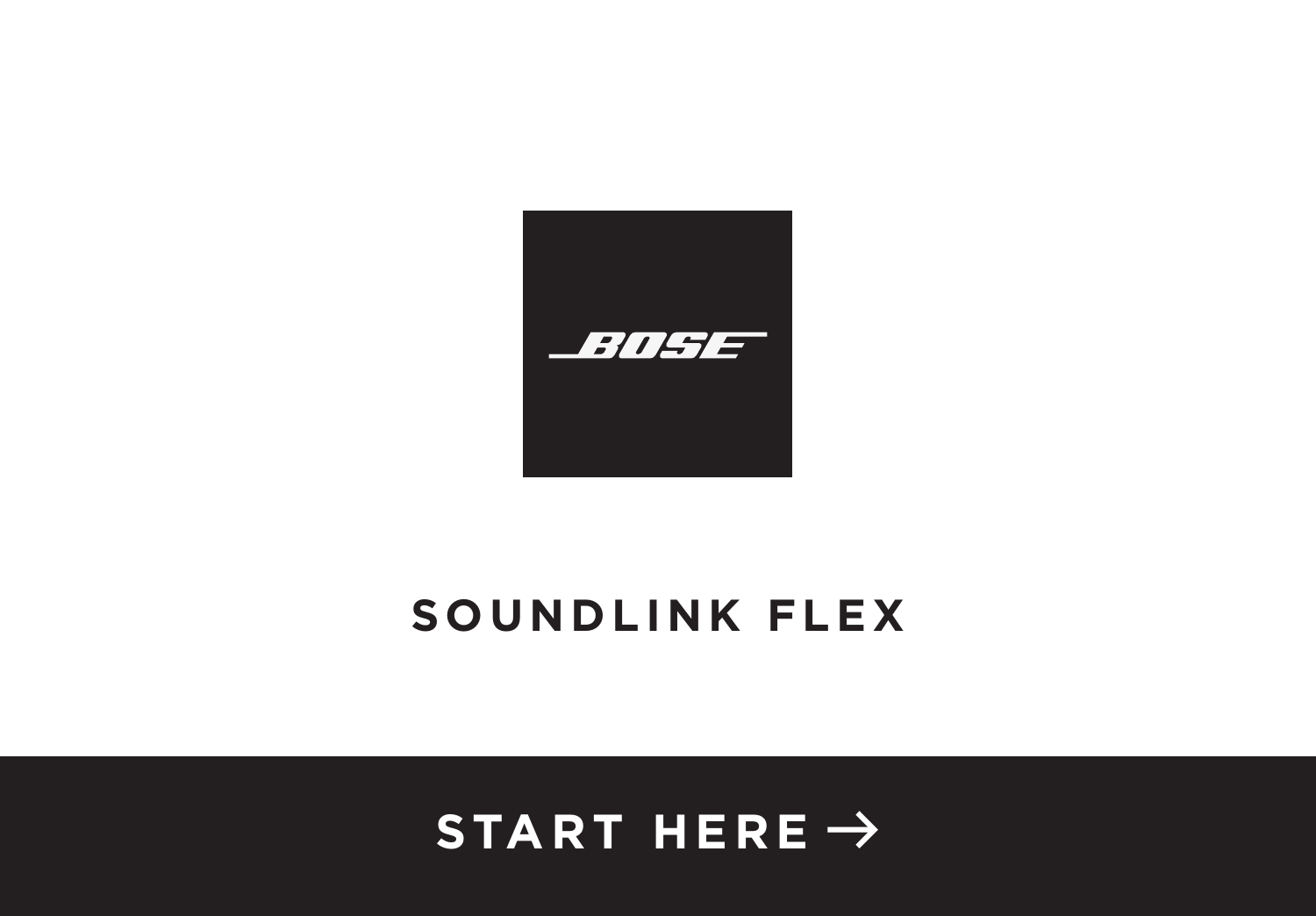

 $\bigcirc$ 

# **Download the Bose Connect app to:**

Set up your speaker.

Manage *Bluetooth*® devices.

Get updates and new features.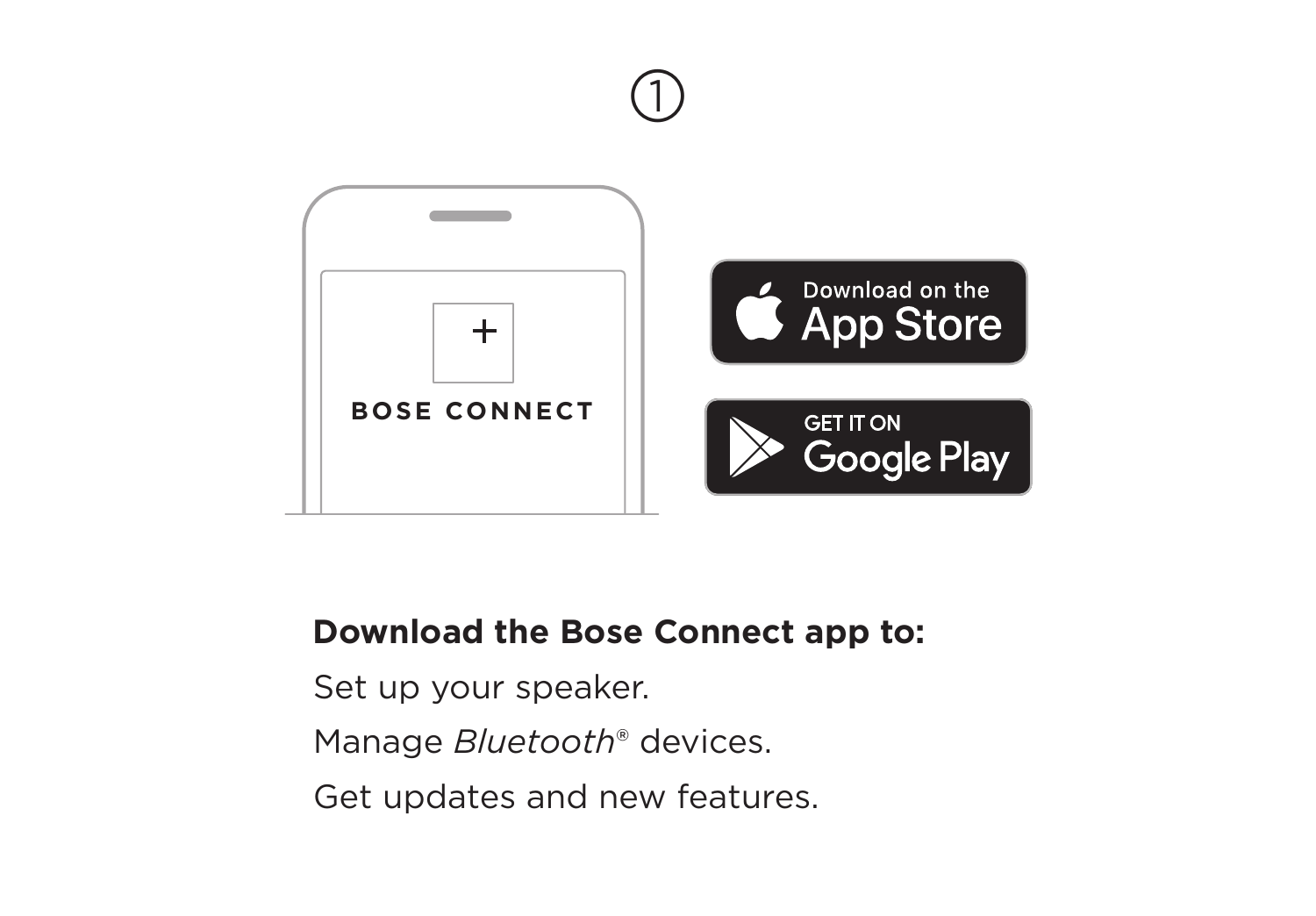

**Charge your speaker** using the USB Type-C® charging cable (wall-charger not provided).

**Press the Power button** (<sup>I</sup>) so the app can find your speaker.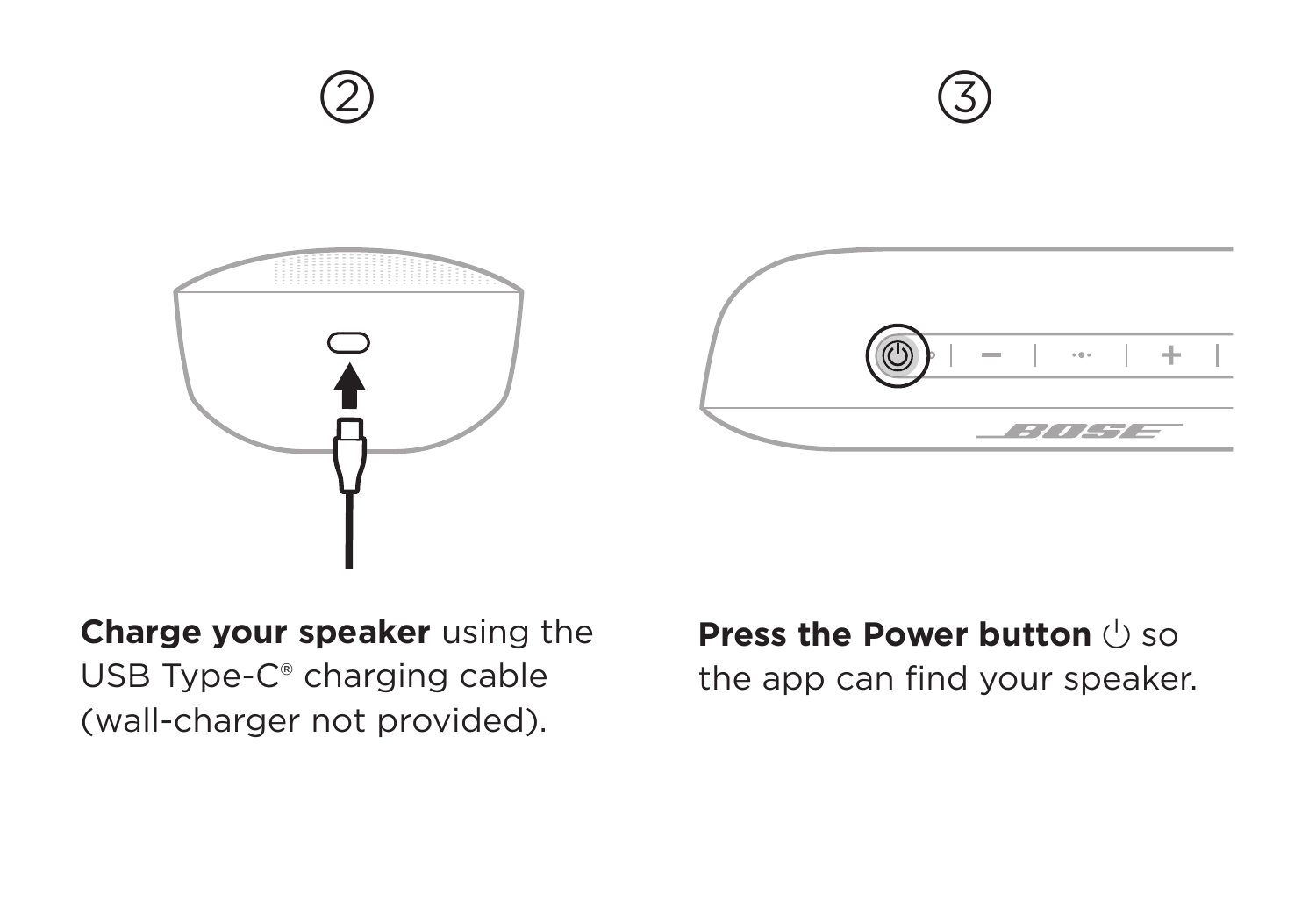

 $\overline{a}$  abcording  $\overline{a}$ 

2

(3)



#### DANSK

## a **Download Bose Connect-appen for at:**

Konfigurere din højttaler. Administrere *Bluetooth*-enheder. Få opdateringer og nye funktioner.

- b **Oplad din højttaler** ved hjælp af USB-C® opladningskablet (vægoplader medfølger ikke).
- c **Tryk på tænd/sluk-knappen**  I, så appen kan finde din højttaler.

### DEUTSCH

Laden Sie die Bose Connect-App herunter, um:

Ihren Lautsprecher einzurichten. *Bluetooth*-Geräte zu verwalten. Updates und neue Funktionen zu erhalten.

- b **Laden Sie Ihren Lautsprecher** mithilfe des USB-C-Ladekabels auf (Wandladegerät nicht im Lieferumfang enthalten).
- c **Drücken Sie die Ein/Aus-Taste**  I, damit die App Ihren Lautsprecher finden kann.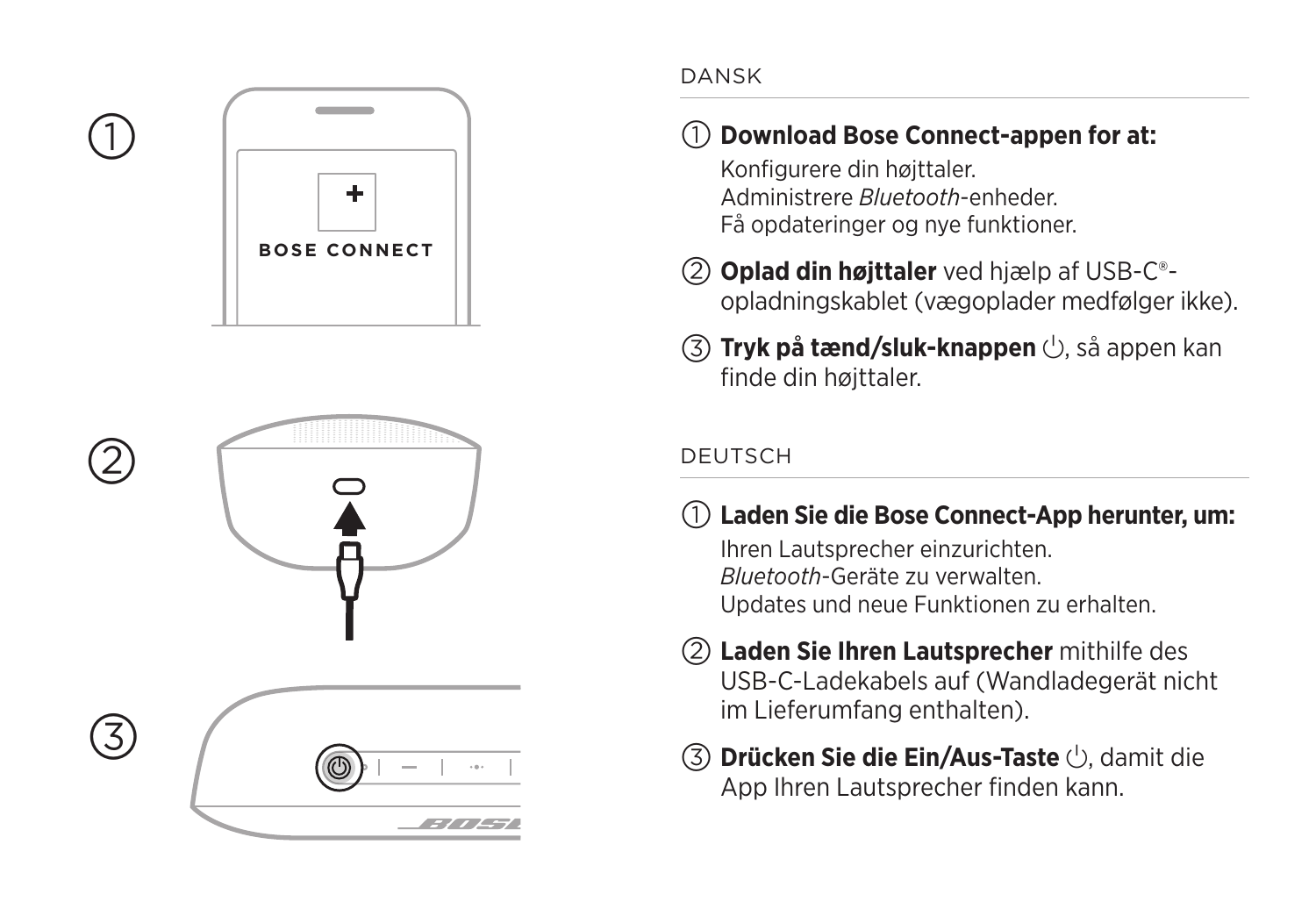### a **Download de Bose Connect-app om:**

De luidspreker te configureren. *Bluetooth*-apparaten te beheren. Updates en nieuwe functies op te halen.

- b **Laad de luidspreker op** met de USB-Coplaadkabel (wandoplader niet bijgeleverd).
- **(3) Druk op de aan-uitknop** (<sup>1</sup>) zodat de app de luidspreker kan vinden.

### ESPAÑOL

### a **Descargue la aplicación Bose Connect para:**

Configurar el altavoz. Controlar dispositivos *Bluetooth*. Acceder a las actualizaciones y nuevas funciones.

- b **Cargue el altavoz** con el cable de carga USB-C (cargador de pared no suministrado).
- **(3) Presione el botón de encendido**  $\cup$  para que la aplicación pueda encontrar el altavoz.

#### FINNISH

### a **Lataa Bose Connect -sovellus, jotta voit**

määrittää kaiuttimen asetukset hallita *Bluetooth*-laitteita saada päivityksiä ja uusia ominaisuuksia.

- b **Lataa kaiutin** USB-C-latausjohdolla (seinälaturi ei sisälly toimitukseen).
- **(3) Paina virtapainiketta** (<sup>I</sup>), jotta sovellus löytää kaiuttimen.

#### FRANÇAIS

a **Téléchargez l'application Bose Connect pour :** 

configurer votre enceinte ; gérer les appareils *Bluetooth* ; obtenir des mises à jour et de nouvelles fonctions.

- b **Chargez votre enceinte** à l'aide du câble de charge USB-C (chargeur mural non fourni).
- **(3) Appuyez sur la touche d'alimentation**  $\cup$  afin que l'application détecte votre enceinte.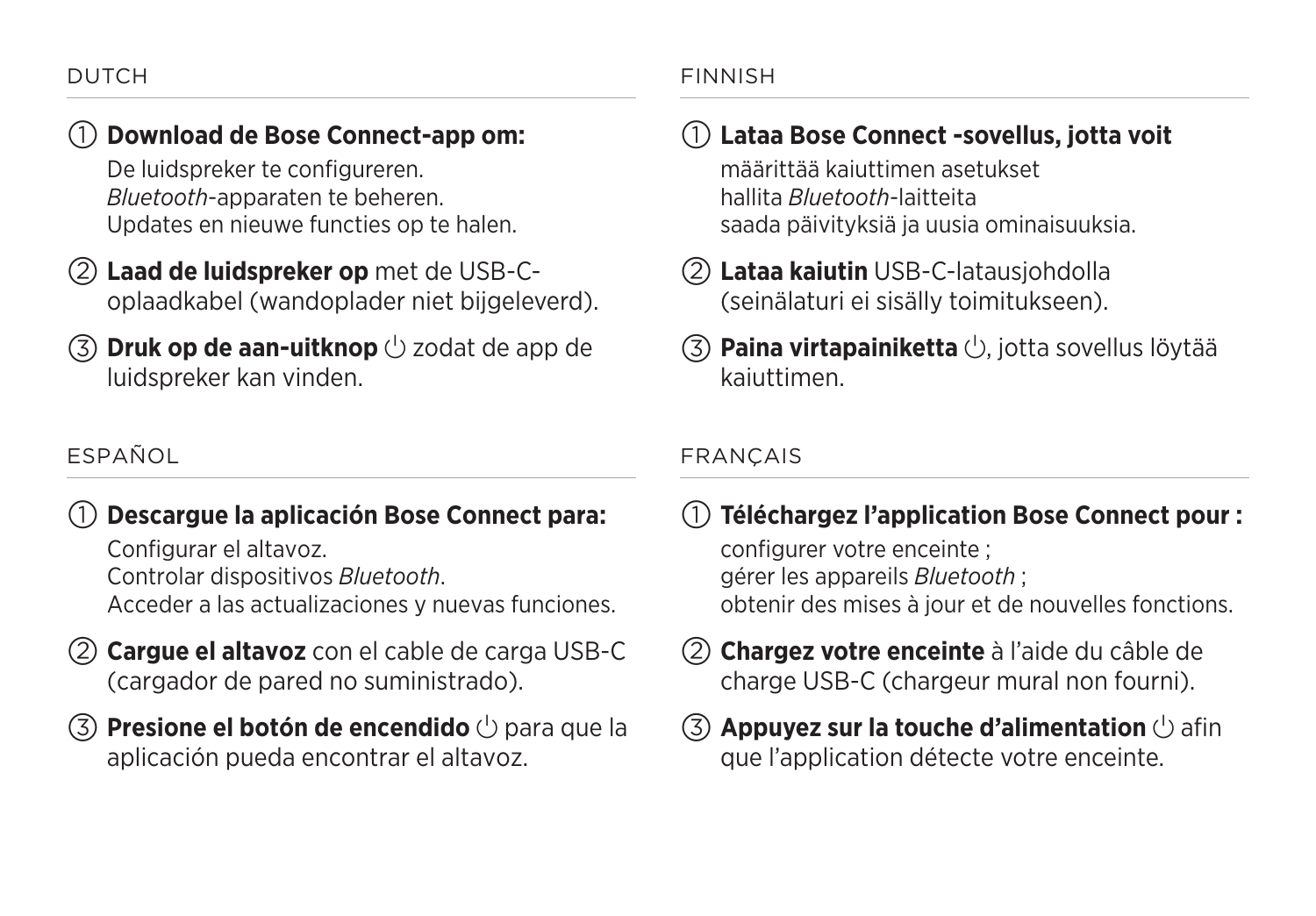



 $\overline{a}$  abcording  $\overline{a}$ 

(3)



### ITALIANO

# a **Scarica l'app Bose Connect per:**

Configurare il diffusore. Gestire i dispositivi *Bluetooth* . Scaricare aggiornamenti e nuove funzioni.

- b **Carica il diffusore** con il cavo di carica USB-C (caricatore da parete non fornito).
- **3 Premi il pulsante di accensione**  $\circlearrowright$  per consentire all'app di individuare il diffusore.

#### MAGYAR

- a **Töltse le a Bose Connect alkalmazást a következő feladatok elvégzéséhez:**  A hangszóró üzembe helyezése. *Bluetooth*-eszközök kezelése. Frissítések és új funkciók beszerzése.
- b **Töltse fel a hangszórót** az USB-C típusú töltőkábel használatával (a fali töltő nem része a csomagnak).
- $\circled{3}$  Nyomja meg a főkapcsolót ( $\circlearrowright$ ), hogy az alkalmazás meg tudja keresni a hangszórót.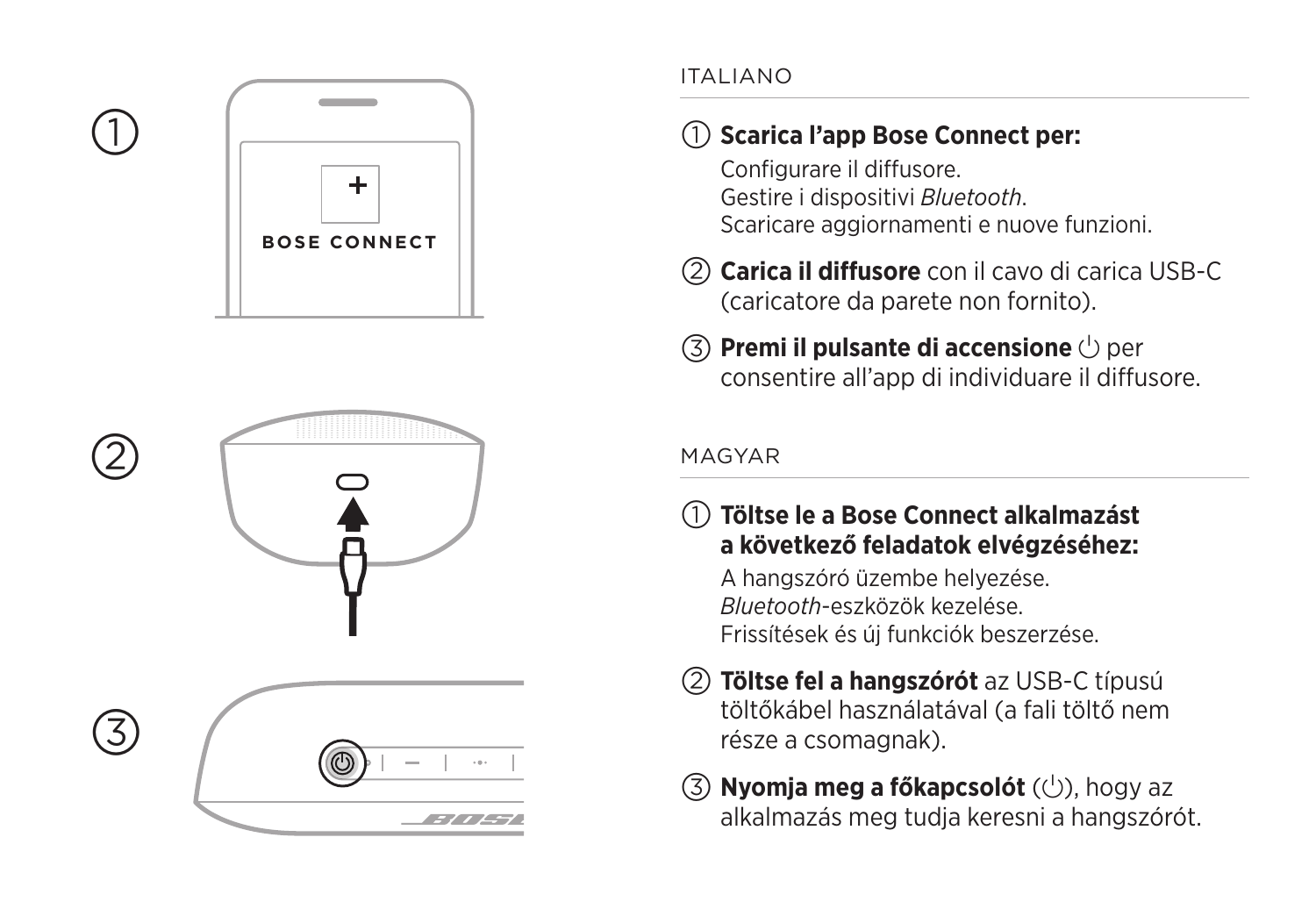## a **Last ned Bose Connect-appen for å**

konfigurere høyttaleren administrere *Bluetooth*-enheter få oppdateringer og nye funksjoner

- b **Lad høyttaleren** med USB-C-ladekabelen (vegglader følger ikke med).
- **(3) Trykk på på/av-knappen**  $\cup$  slik at appen kan finne høyttaleren.

### POLSKI

### a **Pobierz aplikację Bose Connect, aby korzystać z następujących funkcji:**

Konfiguracja głośnika. Zarządzanie urządzeniami *Bluetooth*. Korzystanie z aktualizacji i nowych funkcji.

- b **Naładuj głośnik** przy użyciu przewodu USB-C (brak ładowarki sieciowej w zestawie).
- **Naciśnij przycisk zasilania** (b, aby aplikacja mogła wykryć głośnik.

### PORTUGUÊS

## a **Baixe o aplicativo Bose Connect para:**

Configurar seu alto-falante. Gerenciar dispositivos *Bluetooth*. Obter atualizações e novos recursos.

- b **Carregue seu alto-falante** usando o cabo USB-C (carregador de parede não fornecido).
- **(3) Pressione o botão Liga/Desliga**  $\bigcirc$  para que o aplicativo possa localizar seu alto-falante.

#### **SVENSKA**

## a **Ladda ner Bose Connect-appen för att:**

Ställa in högtalaren. Hantera *Bluetooth*-enheter. Få uppdateringar och nya funktioner.

### b **Ladda din högtalare** med USB-C-laddningskabeln (nätdosa medföljer inte).

### **(3) Tryck på strömknappen**  $\cup$  för att appen ska kunna hitta högtalaren.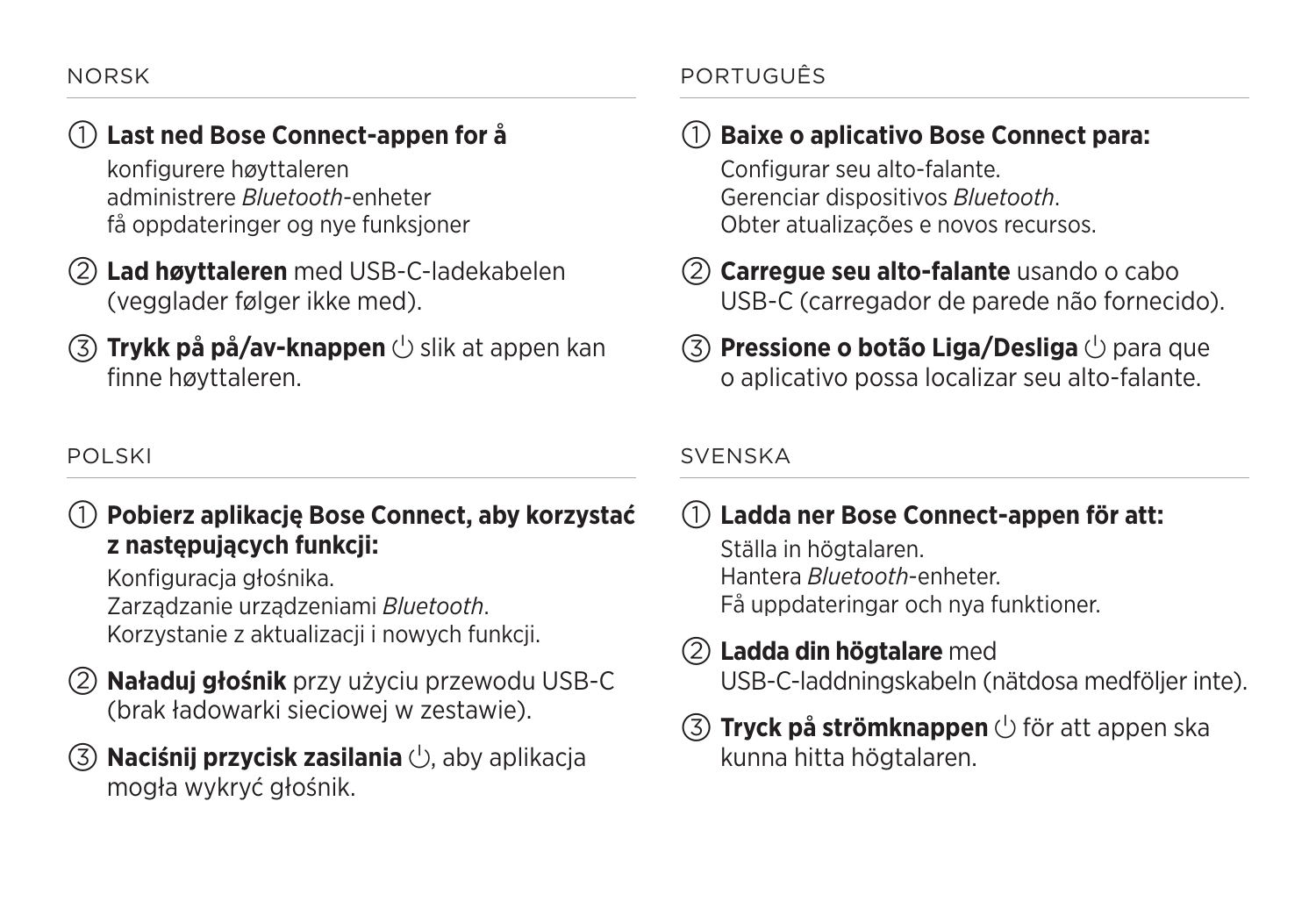

2

③





ไทย

- $\bigcirc$  ดาวน์โหลดแอพพลิเคชัน Bose Connect เพื่อ: ตั้งค่าลำโพงของคุณ จััดการ อุุปกร ณ์์*Bluetooth* รับอัพเดตและคุณสมบัติใหม่ๆ
- (2) ชาร์จลำโพงของคุณโดยใช้สายชาร์จ USB-C (ไม่ได้ให้ที่ชาร์จเสียบผนังมาด้วย)
- (3) กดปุ่มเปิด**/**ปิด  $\cup$  เพื่อให้แอพพลิเคชันสามารถค้นพบ ลำำ โพงของ คุุณ

한국어

a **Bose Connect** 앱을 다운로드하여**:** 

스피커를 설치합니다 . Bluetooth 장치를 관리합니다 . 업데이트와 새로운 기능을 가져옵니다 .

- (2) USB-C 충전 케이블을 사용하여 스피커를 **충전**합니다(콘센트용 충전기는 제공되지 않음).
- 3 앱이 스피커를 찾을 수 있도록 전원 버튼 ①을 누릅니다 .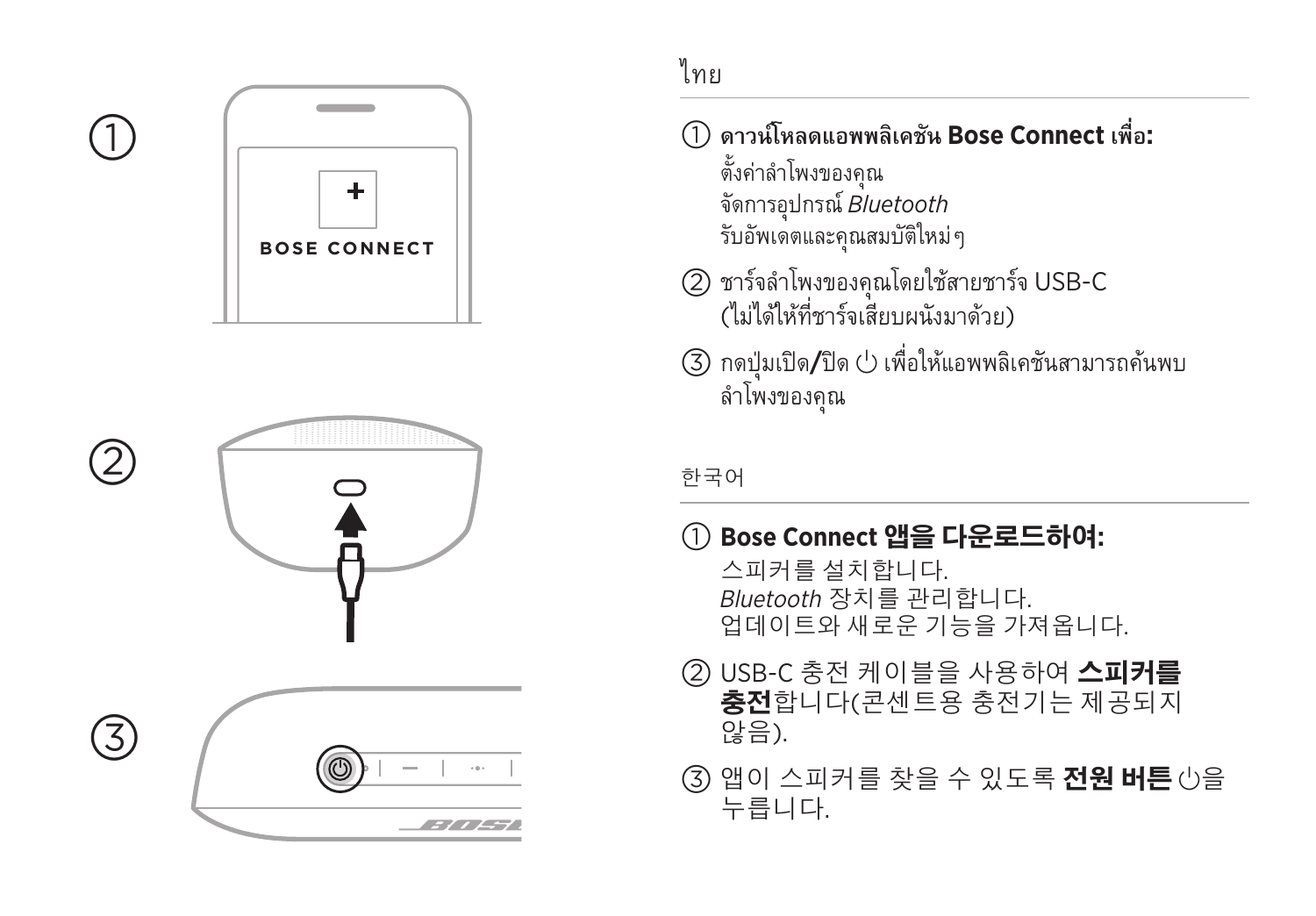a下载 **Bose Connect** 应用以进行以下操作: 设置扬声器。

管理Bluetooth 设备。 获取更新和新功能。

- b 为扬声器充电,使用 USB-C 充电线(未提供插 座充电器)。
- (3) 按电源按钮 (5) 让应用找到扬声器。
- a **次の機能を使用するため、Bose Connectアプリ をダウンロードしてください。** スピーカーをセットアップする Bluetooth 対応機器を管理する アップデートと新機能を適用する
- b USB-C充電ケーブルを使って、**スピーカーを 充電します**(ウォールチャージャー別売)。
- c **電源ボタン** I を押して、アプリでスピーカー を検出できるようにします。

繁體中文

- a下載 **Bose Connect** 應用程式以執行以下操作: 設定揚聲器。 管理Bluetooth 裝置。 取得更新和新功能。
- ② 為揚聲器充電,使用 USB-C 充電線 (未提供插 座充電器)。
- (3) 按下電源按鈕 (b, 使應用程式能夠找到揚聲器。

#### हिंदी

- a **इसके लिए Bose Connect ऐप डाउनलोड करें:** अपना स्पीकर सेट करें। *Bluetooth* डिवाइस प्रबंधित करें। अद्यतन और नई सुविधाएँ प्राप्त करें।
- b **USB-C चार्जिंग के बल** (दीवार-चार्जर प्रदान नहीं किया गया) का उपयोग करके अपने स्पीकर को चार्ज करें।
- (3) **पावर बटन** (<sup>1</sup>) दबाएं ताकि ऐप आपके स्पीकर को ढूंढ सके ।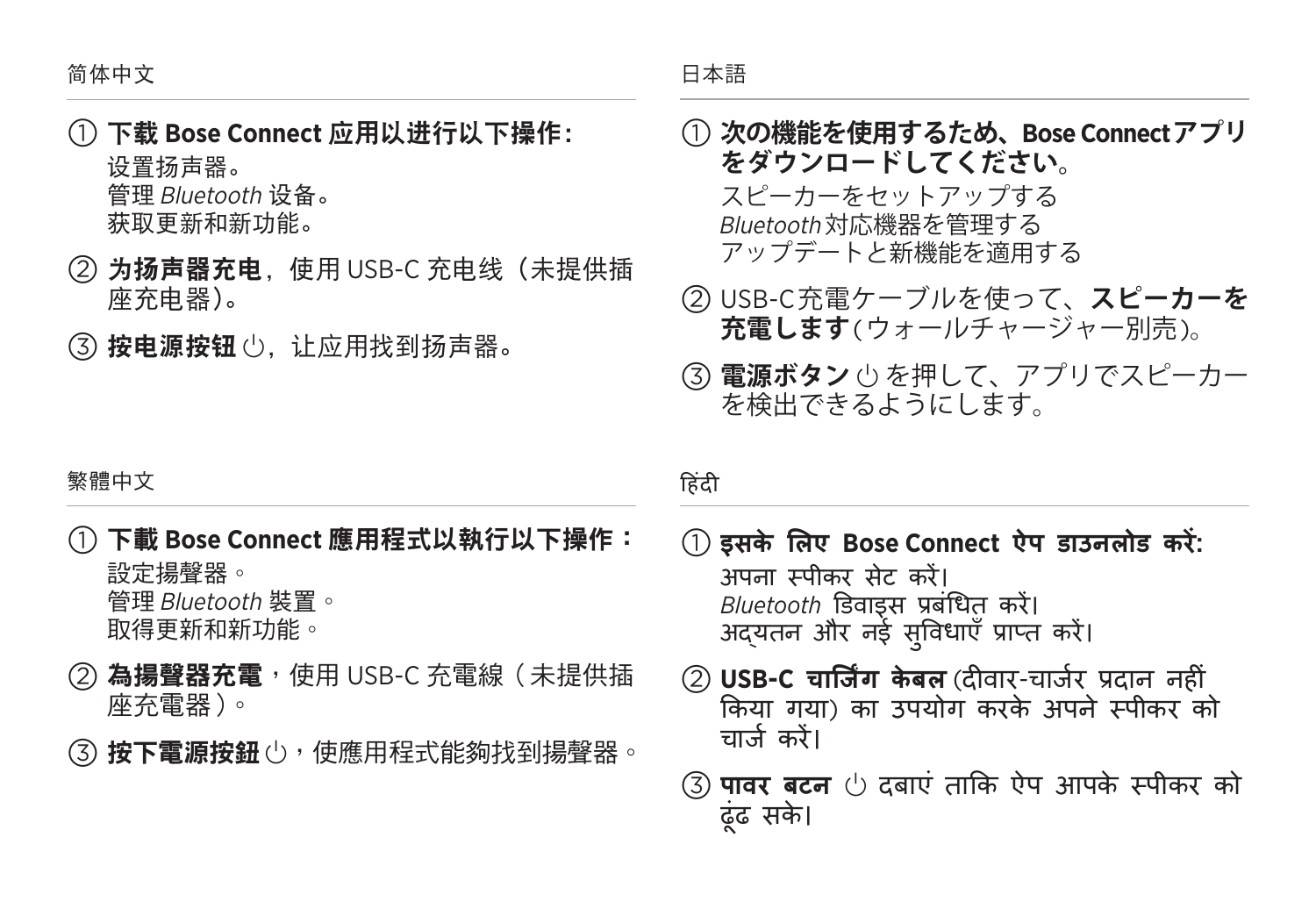



2

 $\circled{3}$ 



### РУССКИЙ

### a **Загрузите приложение Bose Connect в папку, чтобы:**

Настроить динамик. Управлять устройствами *Bluetooth* . Получить обновления и новые функции.

- b **Зарядите свой динамик** с помощью для зарядки USB-C (зарядное устройство в комплект не входит).
- **3 Нажмите кнопку питания**  $\cup$ , чтобы приложение смогло распознать динамик.

العربية

- **قم بتنزيل تطبيق Connect Bose من أجل:** a إعداد سماعتك. إدارة أجهزة *Bluetooth*. احصل على التحديثات والميزات الجديدة. **اشحن سماعتك** باستخدام كبل الشحن C-USB b (شاحن الجداري غير متوفر).
- كي يتمكن التطبيق من العثور **اضغط على زر الطاقة** I c على سماعتك.